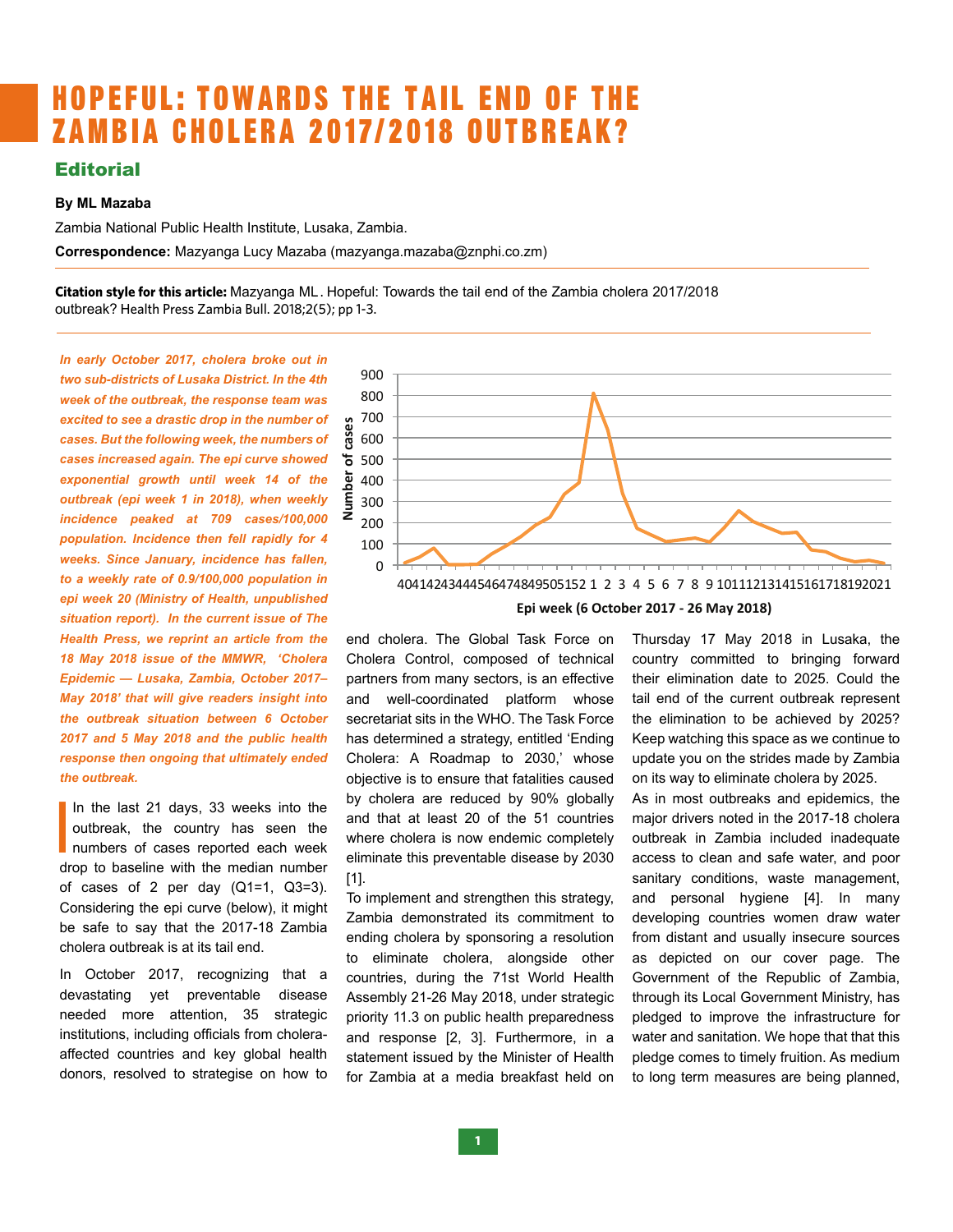the response team facilitated the immediate provision of water as close to households in affected communities as possible by supplying water to temporary tanks and increasing water points on existing networks (unpublished Ministry of Health situation reports).

In addition to the reprint from the MMWR on the cholera outbreak, we publish in this issue a perspective, "Menstrual Hygiene Management in Zambia." In this article, the author showcases a model for sustainable management of menstrual hygiene issues among Zambia girls and women. Another original article, "Rape and Defilement Cases at Arthur Davison Children's Hospital and Ndola Teaching Hospital from January 2012 to December 2016," is also published here. The article reviews data from Arthur Davison Children's Hospital and Ndola Teaching Hospital in Ndola District, Zambia between 2012 and 2016 that indicate over 1000 defilement and rape cases were reported and attended to from January 2012 to December 2016. The information contained in these articles is definitely worth a read and will keep you flipping the pages. Finally, The Health Press Zambia recognizes and thanks the authors, reviewers, and editors affiliated with the Health Press for their contributions.